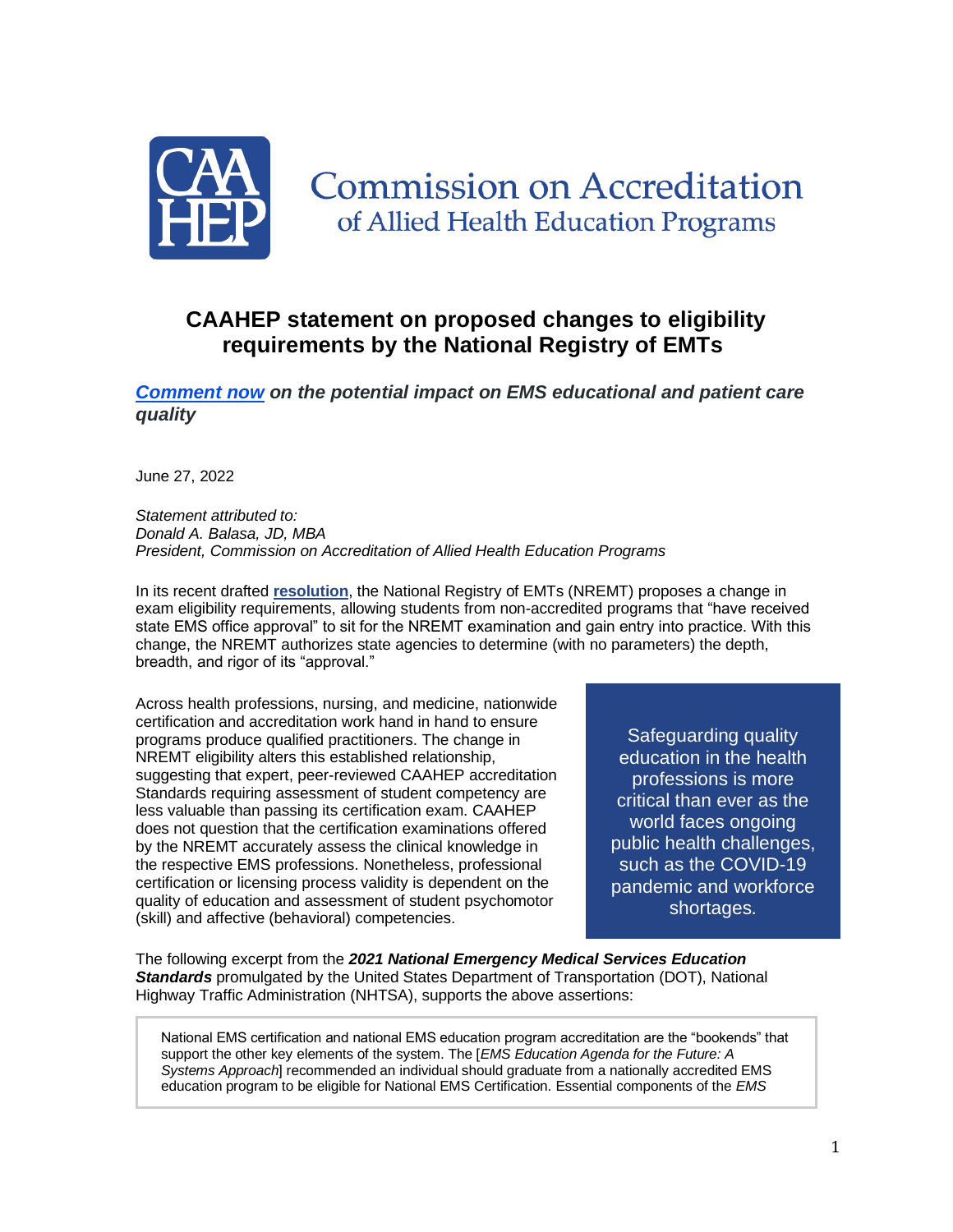*Agenda* include a single National EMS Accreditation Agency and a single National EMS Certification Agency to ensure consistency and quality of EMS personnel.

CAAHEP accreditation processes with its Committees on Accreditation, including the Committee on Accreditation of Educational Programs for the Emergency Medical Services Professions (**[CoAEMSP](https://r20.rs6.net/tn.jsp?f=001ft6S3Ac4PmX-dF6sK9VIx-Q-EgzkkG7jAAdlsbCfz7Sn2I25oF0RNvigzJXC2G9ZXOQoW1Ec8U_6OPTR5lvq_uGjV4tdxcixQS6GV2O0mTjc28FraDx_y1DbGGgIJbigp_Y9XozNNEs=&c=raQBl_hP6X-qyQOXEdRyB1VLeO7eXSD5vhFVpoFZViIgqxnplyotsg==&ch=QQksFCnW5a1pfpfWJn6EED8Ro6-nYUBAJjDa9ZqL3wAWpmdD4V7rkg==)**), verify that educational programs meet minimum standards and continuously engage in ongoing quality improvement. Accreditation allows program flexibility and innovation while requiring programs to meet performance thresholds and publish these results for the public to view.

Research on the value of accreditation on graduate outcomes in the health professions verifies that a *positive effect exists between programmatic accreditation and student success* (Anderson et al., 2018; van Zanten, 2015). Within the Emergency Medical Services literature, a recent study evaluating the effect of accreditation on paramedic graduate outcomes found that first-attempt and cumulative pass rates on the NREMT exam were significantly higher for graduates of accredited programs (Rodriquez et al., 2018). Accreditation protects students, as they can be assured that attending an accredited program meets the requirements for employment and that accreditation is associated with success in their professional careers. Similarly, and importantly, accreditation protects the public by confirming that graduates of accredited programs have the requisite skills and knowledge to provide quality patient care.

CAAHEP, CoAEMSP, and its Sponsors (listed below) have worked collaboratively for 28 years to maintain the Standards and Guidelines for EMS educational programs, incorporating changing national practice standards and knowledge requirements. The CAAHEP Board of Directors encourages all interested parties to voice their concern to the NREMT and express their support for quality assurance through CAAHEP accreditation. **Please [submit your comments](https://r20.rs6.net/tn.jsp?f=001ft6S3Ac4PmX-dF6sK9VIx-Q-EgzkkG7jAAdlsbCfz7Sn2I25oF0RNmOcpWaSWds0qfkBsMXeNf2Kawp5iqgtXrlw6LPFSheUP5X2Oh_Ersf2tb5Nxp7iTQFNqM2aPmU5iKLvRqJuj_x1bSRXhAK6ZUcDFSpYbw5PSQAkz7o5xImc_QC7Asch2Ht8IoKkzoXvoU4uWGEzeOSUZv1P_JGECsOe4-Bem8IFpH9hM0JhzOsQqgdQW2WHkTX1VXIMH2Qr&c=raQBl_hP6X-qyQOXEdRyB1VLeO7eXSD5vhFVpoFZViIgqxnplyotsg==&ch=QQksFCnW5a1pfpfWJn6EED8Ro6-nYUBAJjDa9ZqL3wAWpmdD4V7rkg==) by August 17th.**

#### **About the Commission on Accreditation of Allied Health Education Programs**

The Commission on Accreditation of Allied Health Education Programs (**[CAAHEP](https://r20.rs6.net/tn.jsp?f=001ft6S3Ac4PmX-dF6sK9VIx-Q-EgzkkG7jAAdlsbCfz7Sn2I25oF0RNvIEC_Zwl6NcWZmc6_Oc6nbZIjVI0m5kf10TmyOChOoHB-YiI0zjHkgjxqpCgeawAcNAn452dCRvzY21mdQxM6HIVt83ogFzBg==&c=raQBl_hP6X-qyQOXEdRyB1VLeO7eXSD5vhFVpoFZViIgqxnplyotsg==&ch=QQksFCnW5a1pfpfWJn6EED8Ro6-nYUBAJjDa9ZqL3wAWpmdD4V7rkg==)**) is a non-profit programmatic postsecondary accrediting agency recognized by the Council for Higher Education Accreditation (**[CHEA](https://r20.rs6.net/tn.jsp?f=001ft6S3Ac4PmX-dF6sK9VIx-Q-EgzkkG7jAAdlsbCfz7Sn2I25oF0RNjXAlYVDAXzYjKZ5EUSuCu54sVEyEQHgGPj93uzJgqn-R0ZyLLhkhBHdLBFQ7Ge_NZgFAgnSWsKqyGcokgxt5Ec=&c=raQBl_hP6X-qyQOXEdRyB1VLeO7eXSD5vhFVpoFZViIgqxnplyotsg==&ch=QQksFCnW5a1pfpfWJn6EED8Ro6-nYUBAJjDa9ZqL3wAWpmdD4V7rkg==)**). CAAHEP carries out its accrediting activities in cooperation with 25 review Committees on Accreditation, including the Committee on Accreditation of Educational Programs for the Emergency Medical Services Professions (CoAEMSP). In service to its stakeholders and the public, CAAHEP's mission is to provide value by setting standards for quality assurance in health professions education.

### **CAAHEP Sponsors that endorse its Standards and Guidelines for Educational Programs in the Emergency Medical Services Professions include:**

American Academy of Pediatrics American Ambulance Association American College of Cardiology American College of Emergency Physicians American College of Surgeons American Society of Anesthesiologists International Association of Fire Chiefs International Association of Fire Fighters National Association of Emergency Medical Services Educators National Association of Emergency Medical Services Physicians National Association of Emergency Medical Technicians National Registry of Emergency Medical Technicians

## **References**